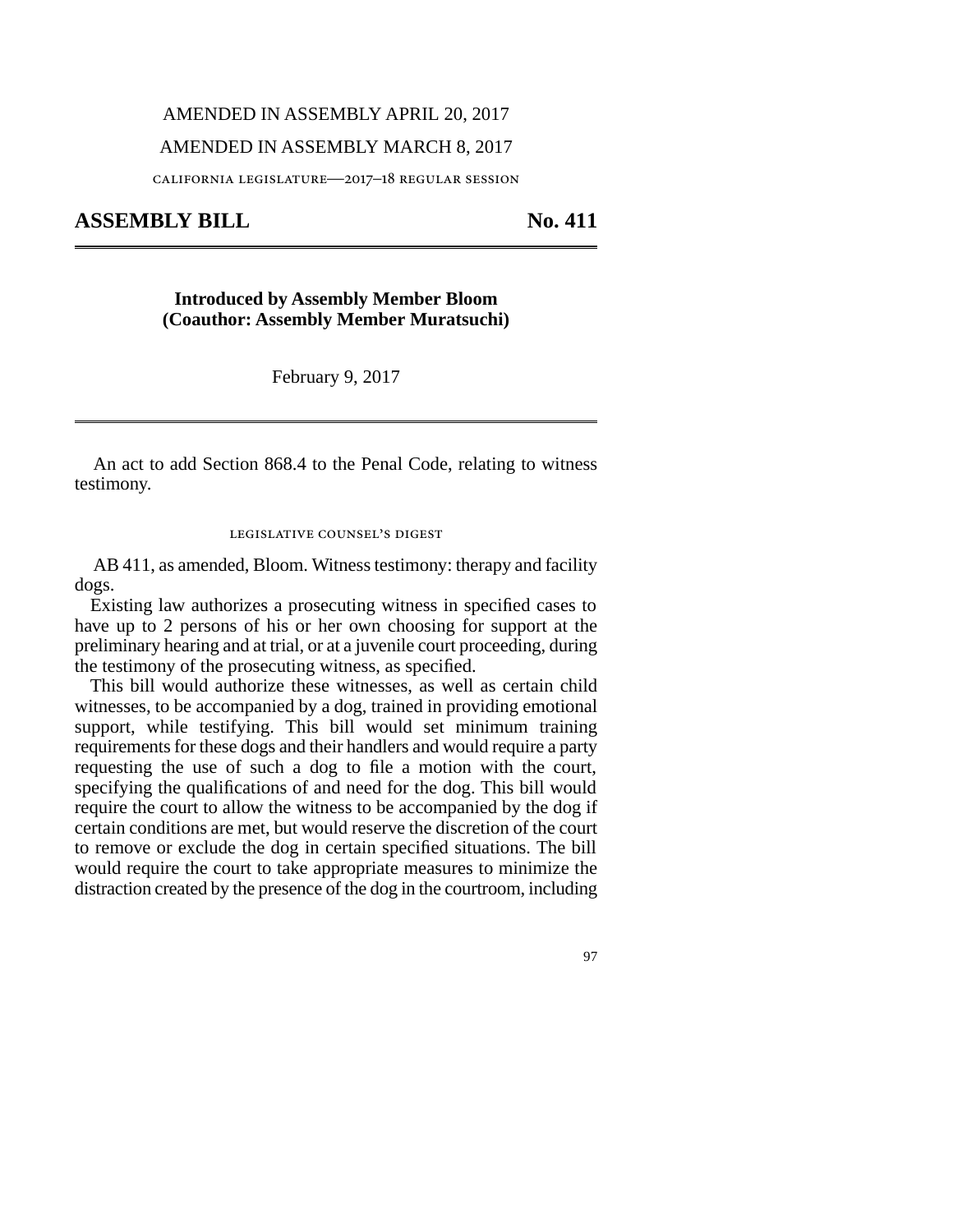requiring the dog to be accompanied by a handler at all times. The bill would require the court, if requested, to give appropriate jury instructions if a dog is utilized in a criminal jury trial, to prevent prejudice against any party.

Vote: majority. Appropriation: no. Fiscal committee: no. State-mandated local program: no.

## *The people of the State of California do enact as follows:*

1 SECTION 1. Section 868.4 is added to the Penal Code, to read: 2 868.4. (a) If requested by either party in a criminal or juvenile 3 hearing, and if a therapy or facility dog is available to the party 4 within the jurisdiction of the judicial district in which the case is 5 being adjudicated, the following individuals shall be afforded the line 6 opportunity to have a therapy or facility dog accompany him or 7 her while testifying in court, subject to the approval of the court: 8 (1) A child witness in a court proceeding involving any serious 9 felony as defined in subdivision (c) of Section 1192.7 or any violent

10 felony as defined in subdivision (c) of Section 667.5.

11 (2) A victim who is entitled to support persons pursuant to 12 Section 868.5, in addition to any support persons selected pursuant 13 to that section.

14 (b) Before a therapy or facility dog may be used pursuant to 15 subdivision (a), the party seeking to utilize the therapy or facility 16 dog shall file a motion with the court, which shall include the 17 following:

18  $\hspace{1.6cm}$  (1) The training or credentials of the therapy or facility dog.

19  $(2)$  The training of the therapy or facility dog handler.

20 (3) Facts justifying that the presence of the therapy or facility 21 dog may reduce anxiety or otherwise be helpful to the witness 22 while testifying.

23 (c) If a party, pursuant to subdivision (b), makes a showing that 24 the therapy or facility dog and handler are suitably qualified and 25 will reasonably assist the testifying witness, the court shall grant 26 the motion, motion, unless the court finds the use of a therapy or 27 *facility dog would cause undue prejudice to the defendant or would* 

28 *be unduly disruptive to the court proceeding.* 

29 (d) The court shall take appropriate measures to make the 30 presence of the therapy or facility dog as unobtrusive and

97